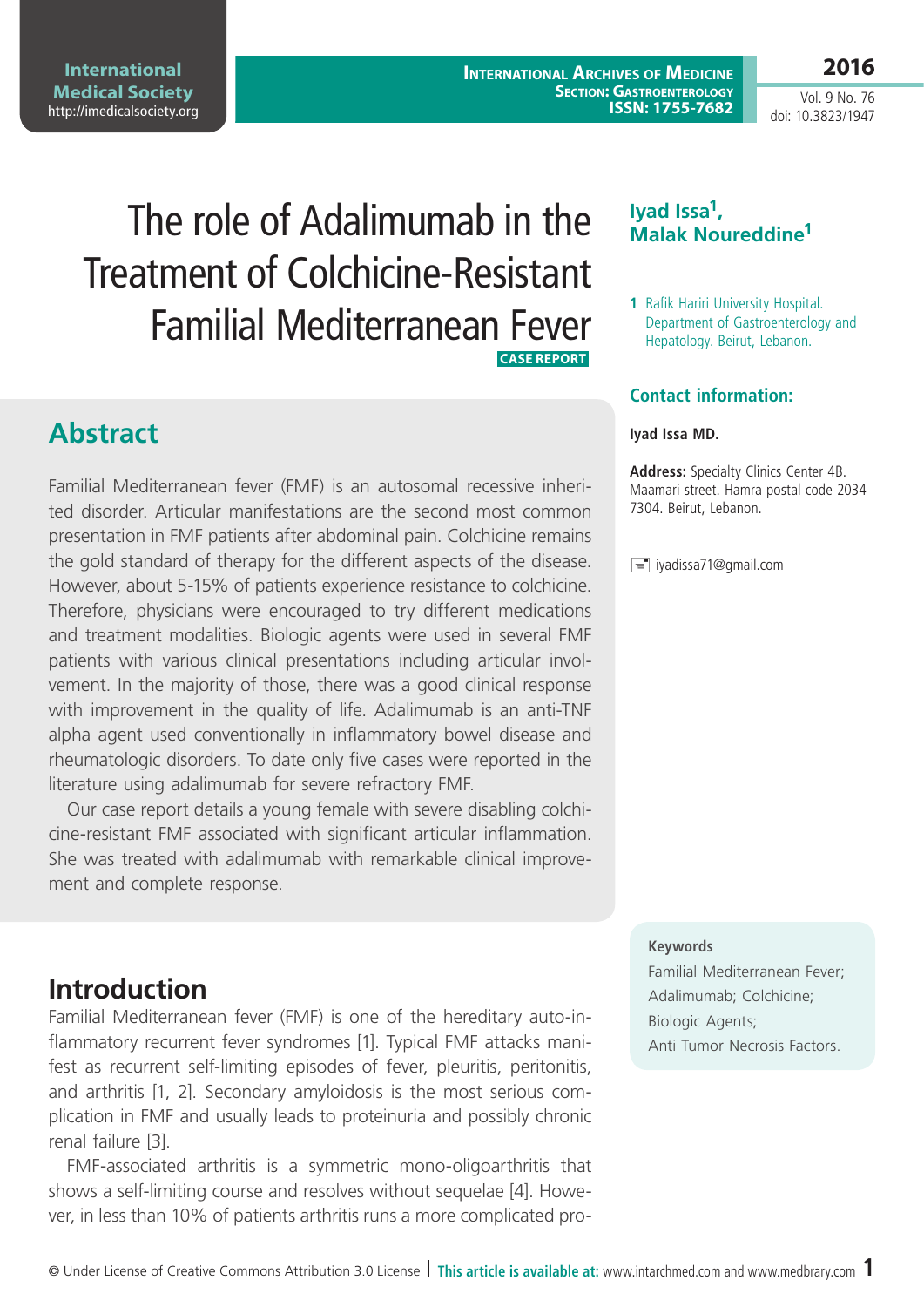**2016**

Vol. 9 No. 76 doi: 10.3823/1947

tracted course leading to functional disability and potentially prosthetic joint replacement [5-7]. There is a well-established link between FMF and ankylosing spondylitis (AS) where sacro-iliitis prevalence is estimated to be 7% in those with musculoskeletal manifestations [8]. The exact role of HLA-B27 in the development of sacro-iliitis is still controversial [8, 9]. On the other hand, it has been established that M694V mutation is associated with the most severe clinical form of FMF. Additionally, it has also been linked to the occurrence of arthritis [8, 10, 11].

Colchicine remains the mainstay of therapy in FMF patients, except for the 5-15% of patients who appear to be resistant to this therapy [12, 13]. Biologic agents have shown significant impact on symptoms improvement as well as a positive effect on the quality of life. In addition, they appear to play a role in amyloidosis prevention [14-20]. We hereby present a patient who had severe manifestations of FMF and arthritis despite treatment with antiinflammatory agents and colchicine, but showed a dramatically positive response upon administration of adalimumab.

### **Case report**

A 34-year-old Palestinian female patient homozygous for M694V mutation in the MEFV gene, diagnosed with FMF at the age of 24 presented to our care. She reported severe myalgias and arthralgias with large joint arthritis involving mainly the back and the knees. She was maintained on colchicine 1mg three times daily and naproxen 500mg three times daily, plus paracetamol 1gm three times daily and as needed. The patient had tried multiple short courses of steroids which provided her with only minimal transient relief.

Despite all those medications, she continued to experience recurrent attacks of severe abdominal pain, chest pain, and high grade fever each lasting 2-3 days, with a frequency of up to 6 times per month. In addition, she reported daily arthralgia

and joint stiffness mainly around the large joints. Her biochemical inflammatory profile showed significant elevations in ESR and CRP and mild anemia **(table 1)**. She was noted to be depressed, in constant low mood due to a severe uncontrollable disease which significantly affected her social life and daily tasks. After consulting with her rheumatologist we decided to attempt treatment with adalimumab. She was started on 40mg subcutaneous injections every 2 weeks and both colchicine and naproxen doses were reduced. At week 8 she reported a significant decrease in the number of FMF episodes, joint stiffness and arthralgia. So, the treatment was maintained and both colchicine and naproxen were further decreased to once daily. 6 months later general improvement was subjectively reported to be 85% and she was able to move freely with minimal joint stiffness and she mentioned a total of 4 mild episodes of pain and fever. During all that period she was also off naproxen and her biochemical profile revealed a substantial decrease in acute phase reactants. At 1 year of treatment her medical insurance ceased financial coverage of her medication and the patient was forced to stop her regimen and go back to the previous drugs. Her medical status deteriorated fast and within 2 months she was back to her pre-treatment condition. The laboratory findings of the patient at different stages of follow-up are shown in **Table 1.**

|                              | <b>Before</b><br>treatment | 6 months<br><b>Follow up</b> | <b>After</b><br>stopping<br>treatment |
|------------------------------|----------------------------|------------------------------|---------------------------------------|
| <b>FSR</b>                   | 83                         | 32                           | 54                                    |
| C-reactive protein<br>(mq/l) | 39                         | 8                            | 28                                    |
| Hemoglobin (g/dl)            | 11.1                       | 12.9                         | 11.8                                  |
| Platelets                    | 332000                     | 308000                       | 392000                                |
| Creatinine (mg/dl)           | 1.1                        | 1.0                          | 1.0                                   |

**Table 1.** The laboratory results of the patient during different stages of follow-up..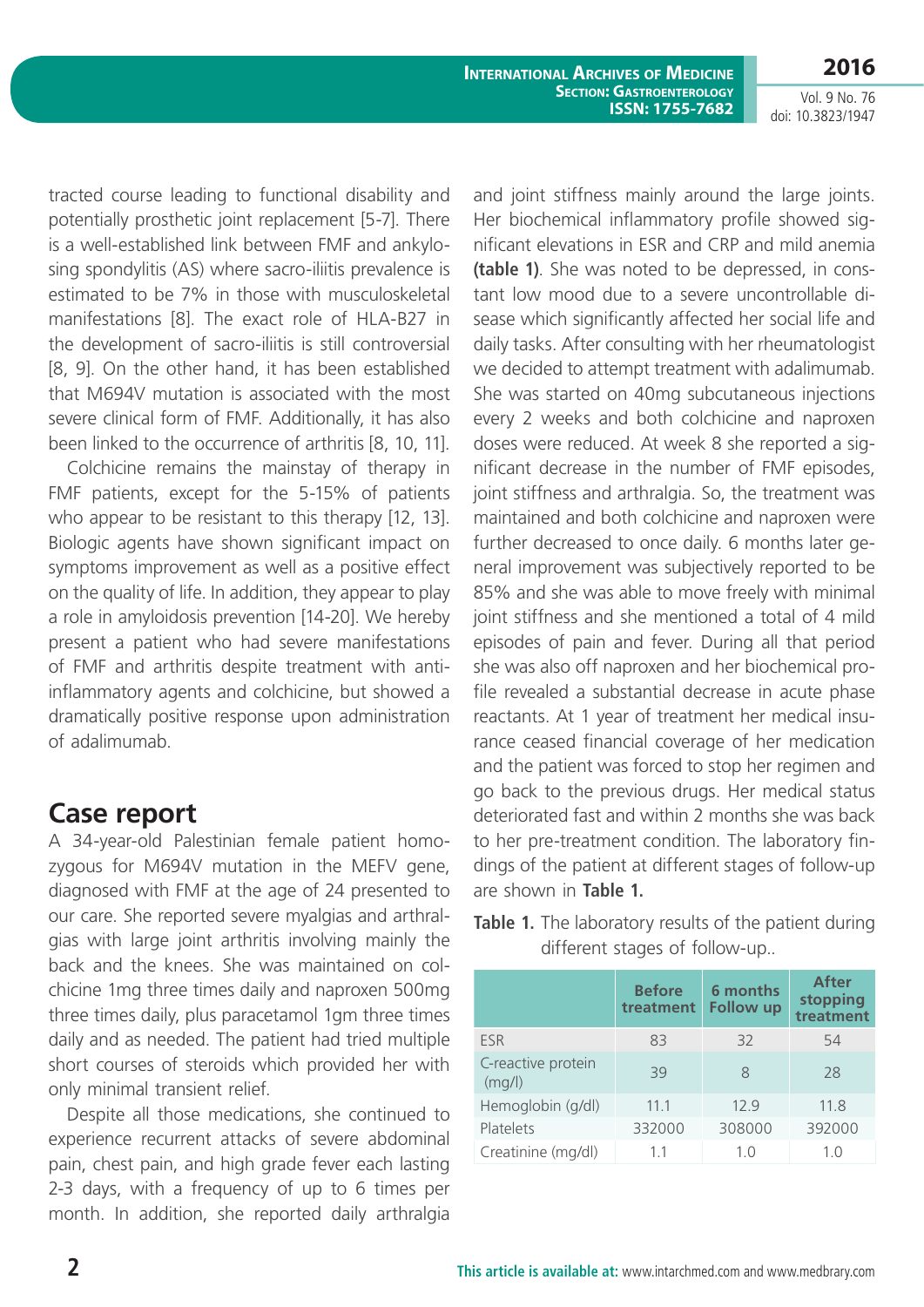**International Archives of Medicine Section: Gastroenterology ISSN: 1755-7682**

**2016** Vol. 9 No. 76

doi: 10.3823/1947

# **Discussion**

We reported a case of FMF with coexisting spondyloarhtropathy and large joint arthritis in a patient who suffered from severe abdominal pain attacks despite maximal use of colchicine and anti-inflammatory agents. Once adalimumab was started, marked improvement in her symptoms occurred. Her quality of life changed substantially with almost complete resolution of her articular pain and abdominal attacks. The therapy was considered to be efficacious, well tolerated, with no reported side effects.

It is estimated that 70-75% of FMF patients have articular involvement, with serositis as the most common manifestation [21]. The joint involvement subsides within days, however in about 5% of patients destructive arthritis involving mainly the large joints many ensue [22]. The mainstay medication for treatment of FMF and amyloidosis prophylaxis is colchicine at a dose of 1.5-2mg daily [23, 24]. However, in 5 to 15% of patients treatment fails and they get labeled as non-responders. In these patients compliance should be checked and reinforced as it may be the causative agent [12, 13, 23, 25]. Multiple genetic and pharmacological factors play a role in true non-responders and they are not well clarified yet [23, 26].

The pathogenesis of FMF starts from the MEFV gene mutation that leads to increased synthesis of mutated pyrin. As a consequence, an inappropriate full-blown inflammation occurs. The activation of IL-1β is mediated by an inflammatory trigger leading to the induction of an inflammasome [27]. TNF- alpha plays a role in the mediation of the inflammatory cascade. Consequently, blocking this factor might lead to the reversal of the inflammation [28]. Nonetheless, previous studies have shown variable levels of TNF-alpha in FMF patients confusing the picture. Thus, their exact role has not yet been well clarified [29, 30]. Despite these controversies, the efficacy and safety of anti-TNF alpha agents in the treatment of resistant FMF patients in different case reports and case series is an evidence of a potential major role of TNF-alpha in FMF pathogenesis [14- 20].

Data derived from the efficacy of biologics in treatment of various rheumatological diseases had encouraged clinicians to use them in resistant FMF cases [14-20, 31]. There are several case reports to date that use anti-TNF agents in the treatment of FMF. The most commonly used agent is etanercept followed by infliximab. In all these cases, a favorable response with complete resolution of the clinical manifestations as well as normalization of the acute phase reactants was recorded [14-20].

Literature review yielded only five reported cases for the use of adalimumab in FMF patients [16, 17, 19]. Our case shares many of the characteristics with those cases including the age, the presence of peripheral arthropathy, the genetic mutation, the colchicine resistance, and the marked improvement upon the initiation of adalimumab. The personal characteristics of the published cases, clinical presentation, genetic backgrounds, as well as their disease course after starting adalimumab are listed in **Table 2**. It seems even patients with

| Age                                                                                                                                               | G |  |       | <b>CRSGPA</b>            | <b>MEFV</b> | <b>HLA B27</b>           | <b>BASDAI</b> * | <b>BASDAI**</b> | <b>Disease course</b>                    |
|---------------------------------------------------------------------------------------------------------------------------------------------------|---|--|-------|--------------------------|-------------|--------------------------|-----------------|-----------------|------------------------------------------|
| 42                                                                                                                                                | M |  | $3-4$ |                          | M694V       |                          | 5.9             | 1.3             | Attacks duration & frequency decreased   |
| 31                                                                                                                                                |   |  |       | $+$                      | M694V/V726A | $+$                      | 7.1             | 2.0             | Attacks disappeared                      |
| 24                                                                                                                                                |   |  |       | $\overline{\phantom{a}}$ | M694V       |                          | 7.4             | 3.2             | Attacks disappeared & arthritis improved |
| 37                                                                                                                                                | M |  | 4     |                          | M694V       |                          | 5.0             | 1.7             | Attacks disappeared & arthritis improved |
| 48                                                                                                                                                |   |  | 4     | $\overline{\phantom{a}}$ | M694V/M680I | $\overline{\phantom{a}}$ | 5.2             | 1.2             | Attacks decreased & arthritis improved   |
| $G =$ gender, C R = colchicine resistance, S G = Sacro-iliitis grade, P A = peripheral arthritis, BASDAI* = before Rx, BASDAI** = 2 months on Rx. |   |  |       |                          |             |                          |                 |                 |                                          |

**Table 2.** Characteristics of the reported cases in the literature.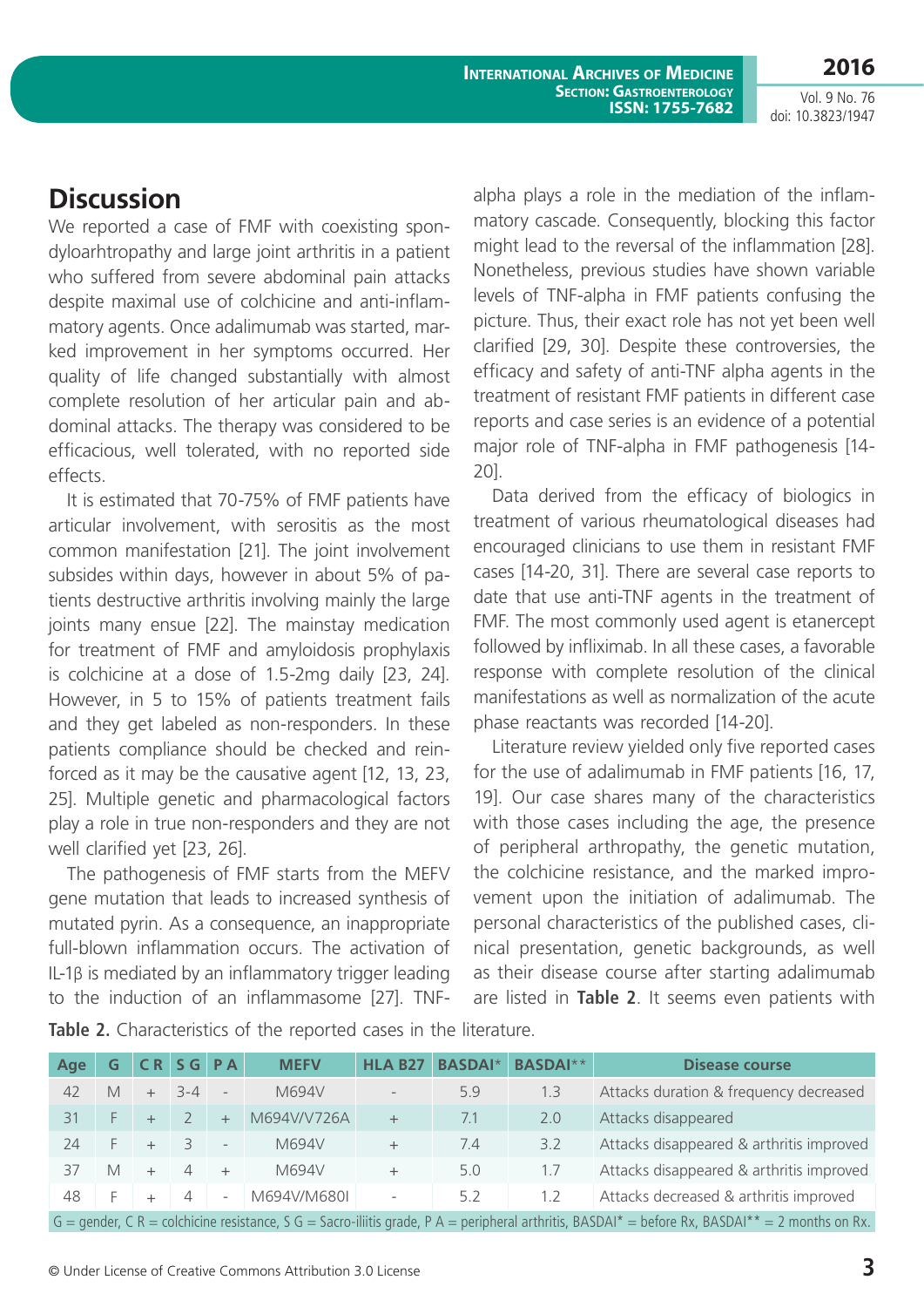Vol. 9 No. 76 doi: 10.3823/1947

bad prognostic phenotypes had a good chance of response to adalimumab.

# **Conclusion**

Colchicine remains the only Food and Drug Administration approved medication for the treatment of different FMF patients. It is also the only approved medication against FMF complications and namely amyloidosis. Biologic agents appear to have a valid future role in the management of colchicine-resistant FMF cases. Several case reports and series had demonstrated the use of anti-TNF agents and alpha integrin blockers. Nonetheless, to be considered valid treatment options well designed randomized controlled trails are needed. Therefore until then and because of the serious side effects of these agents caution and selectivity must dictate their use.

## **References**

- **1.** Grateau G, Duruoz MT. Autoinflammatory conditions: when to suspect? How to treat? Best Pract Res Clin Rheumatol. 2010; 24(3):401-11 [PMID:20534373 DOI: 10.1016/j.berh.2009.12.009]
- **2.** Ben-Chetrit E, Levy M. Familial Mediterranean fever. Lancet. 1998; 351(9103):659-64 [PMID: 9500348 DOI: 10.1016/S0140- 6736(97)09408-7]
- **3.** Berkun Y, Ben-Chetrit E, Klar A. Peritoneal adhesions and intestinal obstructions in patients with familial Mediterranean fever- are they more frequent? Semin Arthritis Rheum. 2007; 36(5):316-21 [PMID: 17240429 DOI: 10.1016/j.semarthrit.2006.11.002]
- **4.** Akkoc N, Gul A. Familial Mediterranean fever and seronegative arthritis. Curr Rheumatol Rep 2011; 13(5):388-94 [PMID: 1695514 DOI:10.1007/s11926-011-0191-9]
- **5.** Sneh E, Pras M, Michaeli D, Shanin N, Gafni J. Protracted arthritis in familial Mediterranean fever. Rheumatol Rehabil. 1977; 16(2):102-6 [PMID: 866903 DOI: 10.1093/ rheumatology/16.2.102]
- **6.** Kaushansky K, Finerman GA, Schwabe AD. Chronic destructive arthritis in familial Mediterranean fever: the predominance of hip involvement and its management. Clin Orthop Relat Res. 1981; (155): 156-161 [PMID:7226609]
- **7.** Salai M, Langevitz P, Blankstein A, Zemmer D, Chechick A, Pras M, Horoszowski H. Total hip replacement in familial Mediterranean fever. Bull Hosp Jt Dis. 1993; 53(1): 25-8 [PMID: 8374487]
- **8.** kasifoglu T, Calisir C, Cansu DU, Korkmaz C. The frequency of sacroiliitis in familial Mediterranean fever and the role of HLA-B27 and MEFV mutations in the development of sacroiliitis. Clin Rheumatol 2009; 28(1): 41-6 [PMID: 18795391 DOI: 10.1007/s10067-008-0980-3]
- **9.** Langevitz P, Livneh A, Zemer D, Shemer J, Mordechai P. Seronegative spondyloarthropathy in familial Mediterranean fever. Semin Arthritis Rheum 1997; 27(2): 67-72 [PMID: 9355205 DOI: 10.1016/S0049-0172(97)80007-8]
- **10.** Brik R, Shinawi M, Kepten I, Berant M, Gershoni-Baruch R. Familial Mediterranean fever: clinical and genetic characterization n a mixed pediatric population of Jewish and Arab patients. Pediatrics. 1999; 103(5): e70 [PMID:10224214]
- **11.** Tunca M, Akar S, Onen F, Ozdogan H, Kasapcopur O, Yalcinkaya F, et al. Familial Mediterranean fever (FMF) in Turkey: results of a nationwide multicenter study. Medicine (Baltimore). 2005; 84(1): 1-11 [PMID: 15643295 DOI: 10.1097/01. md.0000152370.84628.0c]
- **12.** Livneh A, Langevitz P, Zemer D, Padeh S, Migdal A, Sohar E, et al. The changing face of familial Mediterranean fever. Semin Arthritis Rheum. 1996; 26(3): 612-27 [PMID: 8989806]
- **13.** Cerquaglia C, Diaco M, Nucera G, La Regina M, Montalto M, Manna R. Pharmacological and clinical basis of treatment of familial Mediterranean fever (FMF) with colchicine or analogues: an update. Curr Drug Targets Inflamm Allergy. 2005; 4(1): 117- 24 [PMID: 15720245 DOI: 10.2174/ 1568010053622984]
- **14.** Van den Bosch F, Kruithof E, Baeten D, De Keyser F, Mielants H, Veys EM. Effects of a loading dose regimen of three infusions of chimeric monoclonal antiobody to tumor necrosis factor alpha (infliximab) in spondyloarhtopathy: an open pilot study. Ann Rheum Dis. 2000; 59(6): 428-433 [PMID: 10834859 DOI: 10.1136/ard.59.6.428]
- **15.** Van den Bosch F, Kruithof E, Baeten D, Herssens A, De Keyser F, Mielants H, et al. Randomized double-blind comparison of chimeric monoclonal antibody to tumor necrosis factor alpha (infliximab) versus placebo in active spondyloarhtropathy. Arthritis Rheum. 2002; 46(3): 755-765 [PMID: 11920412]
- **16.** Bilgen SA, Kilic L, Akdogan A, Kiraz S, Kalyoncu U, Karadaq O, et al. Effects of anti-tumor necrosis factor agents for Familial Mediterranean fever patients with chronic arthritis and/or sacroiliitis who were resistant to colchicine treatment. J Clin Rheumatol 2011; 17(7): 358-62 [PMID: 21946459 DOI: 10.1097/ RHU.0b013e31823682f5]
- **17.** Ozgocmen S, Akgul O. Anti-TNF agents in familial Mediterranean fever: report of three cases and review of the literature. Mod Rheumatol 2011; 21(6): 684-90 [PMID: 21567247 DOI: 10.1007/ s10165-011-0463-2]
- 18. Soriano A, Verecchia E, Afeltra A, Landolfi R, Manna R. IL-1 biological treatment of familial Mediterranean fever. Clinic Rev Allerg Immunol 2013; 45(1): 117-130 [PMID: 23322405 DOI: 10.1007/s12016-013-8358-y]